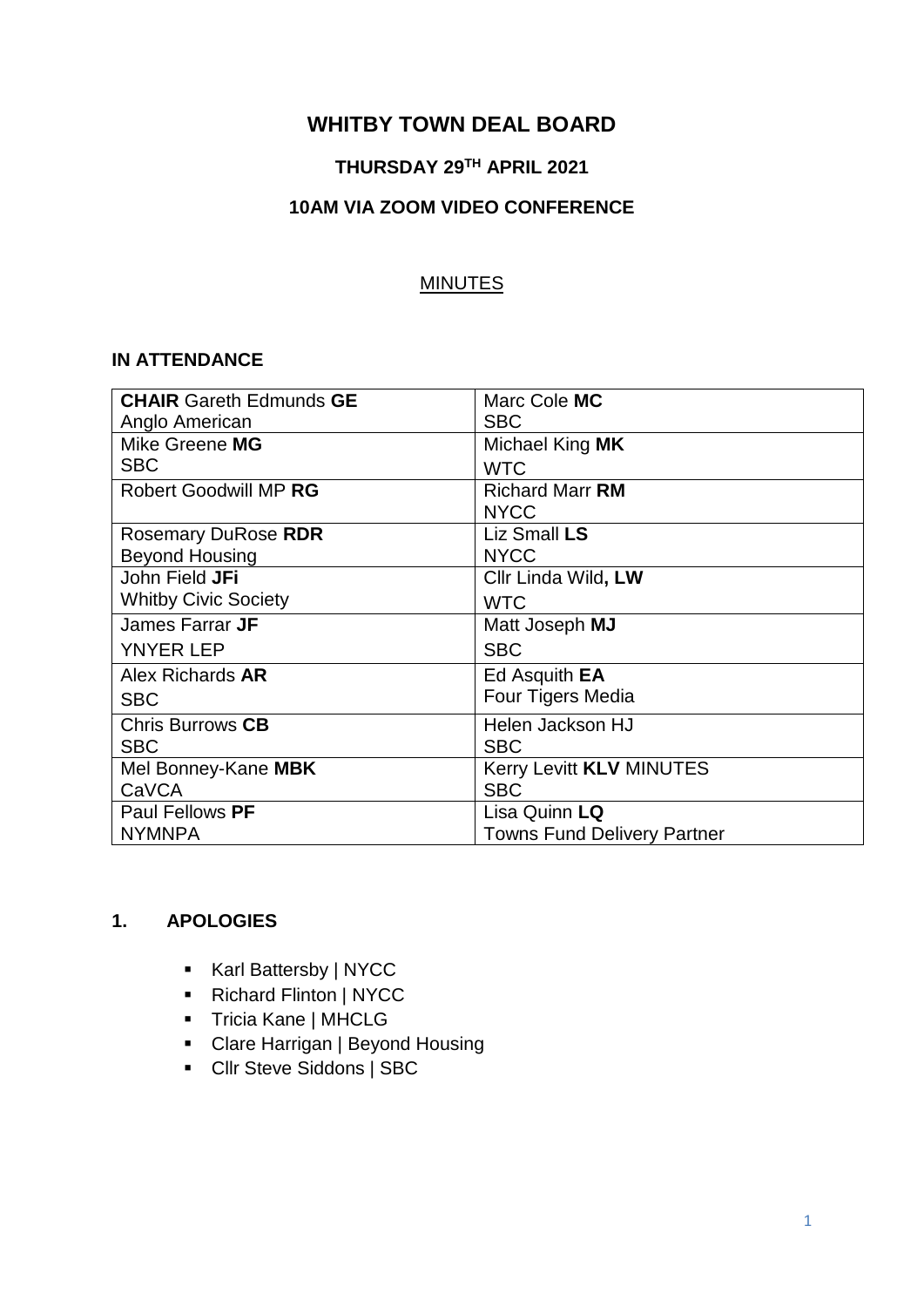# **2. MINUTES OF LAST MEETING & MATTERS ARISING**

- 2.1 Minutes of the meeting held on Friday 19<sup>th</sup> March 2021 agreed as a true record.
- 2.2 No matters arising.

## **3. TOWNS FUND PROJECT PRIORITISATION**

- 3.1 HJ gave a presentation on the process Scarborough Borough Council went through to assess the projects.
- 3.2 All projects went through the Council's project assurance processes with assessment by the Council's regeneration, legal, finance and estates teams to ensure they were deliverable and affordable in light of the reduced funding offer. Independent assistance was also provided by the LEP looking at the management and commercial cases.
- 3.3 A summary document, circulated prior to the meeting, was prepared grouping the projects into three categories based on the outcome of the assessments:
	- Recommended for inclusion at Stage 2
		- Whitby Maritime Training Hub
		- Carbon Neutral Village Broomfields Farm
		- Part Pedestrianisation of Whitby Riverside and associated cycling infrastructure to Mayfield.
	- Recommended for consideration to include at Stage 2
		- Old Town Hall & Market Place Whitby
		- Eastside Wellbeing Centre
		- Whitby Wayfinding and Gamification
		- Whitby Wild Eye nature and arts tourism
	- Recommended for reallocation
		- Flowergate Innovation Hub
		- Pannett Art Gallery Extension
- 3.4 GE went on to set the context of the Town Investment Plan and the objectives and challenges contained within. A decision on the projects to take forward needs to be taken from a strategic view and it was hoped a consensus would be reached.
- 3.5 MK felt the project summaries presented were not rigorous enough to make an informed decision and would have preferred to see something numerable to compare against the 5 business cases.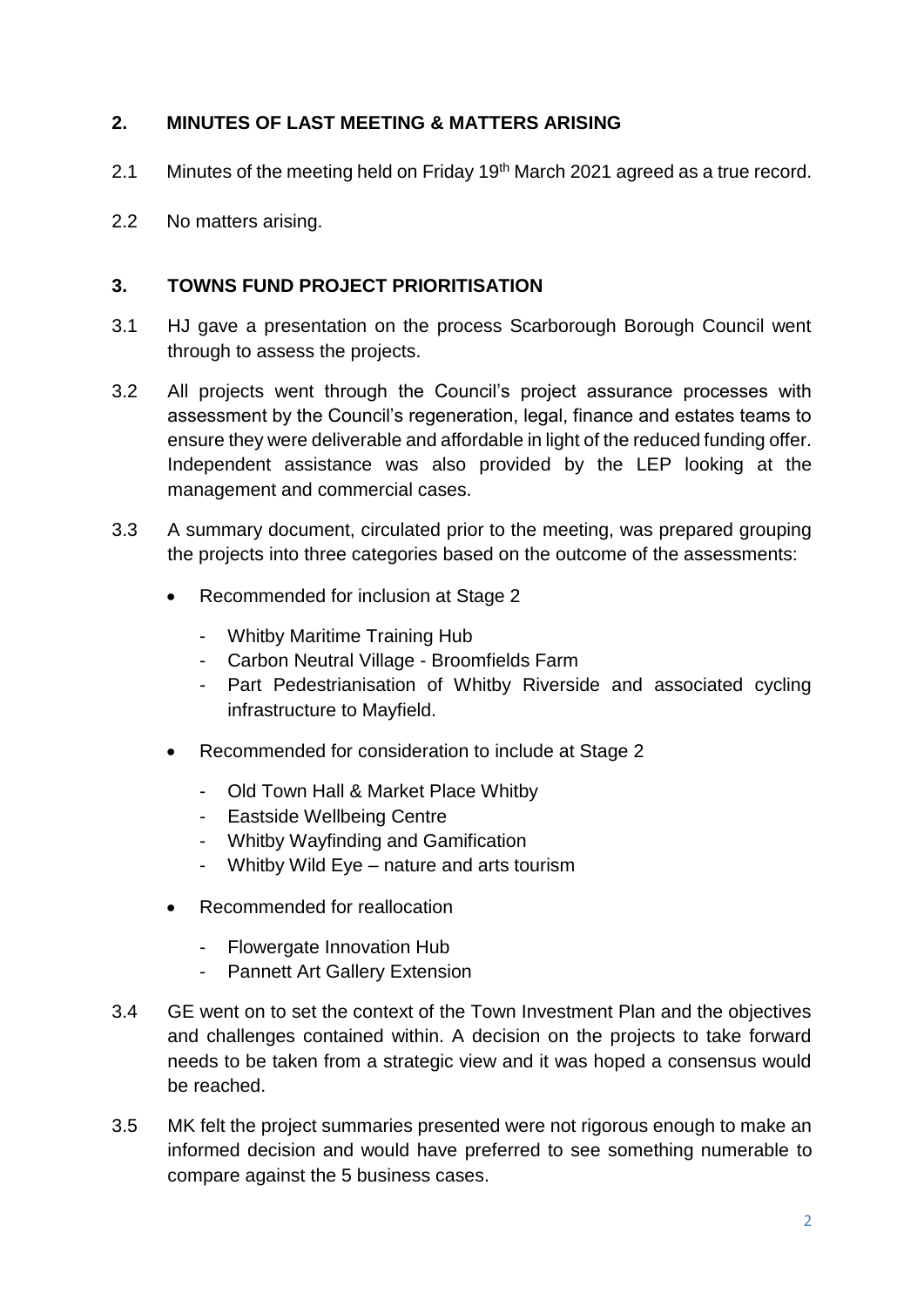3.6 The Board held a discussion around each of the projects.

### 3.6.1 Whitby Maritime Training Hub (WMTH)

The Board agreed that the WMTH was a transformational project that aligned highly with the TIP objectives. The following points were noted;

- Governance must be in place
- A reputable partner must be secured to manage the new facility
- Potential unintended consequences on existing training and education providers must be considered and addressed

**The Board agreed the Whitby Maritime Training Hub should be recommended for inclusion to Stage 2.** 

# 3.6.2 Part Pedestrianisation of Whitby Riverside and associated cycling infrastructure to Mayfield

The current trial of the scheme has not been well received to date. There are a number of issues on the ground which need addressing. Better 'mock ups' of the proposal are needed so the public can see what it would like with proper signage in place. RM acknowledged there had been issues which the team are working through. Over 100 responses have been received from the public so far which will be analysed and fed back to the Board. It was acknowledged that the bridge will need to close more and more during the summer.

WTC opposed the recommendation to include the scheme for progression to Stage 2 and queried if the scheme could be delivered within existing NYCC budgets or from other grant sources. RM clarified that NYCC don't have any budget to make improvements to the area and is not aware of any potential funding streams at present.

RG proposed the Board vote on the recommendation to include the Part Pedestrianisation of Whitby Riverside and associated cycling infrastructure to Mayfield for progression to Stage 2. JF seconded the motion.

Board members who voted in favour of recommending the Part Pedestrianisation of Whitby Riverside and associated cycling infrastructure to Mayfield for inclusion to progress to Stage 2: BH, CB, JF, RG and MG.

Board members who voted against recommending the Part Pedestrianisation of Whitby Riverside and associated cycling infrastructure to Mayfield for inclusion to progress to Stage 2: MK, LW, MBK.

Board members who abstained from the vote: PF, RDR, JFi.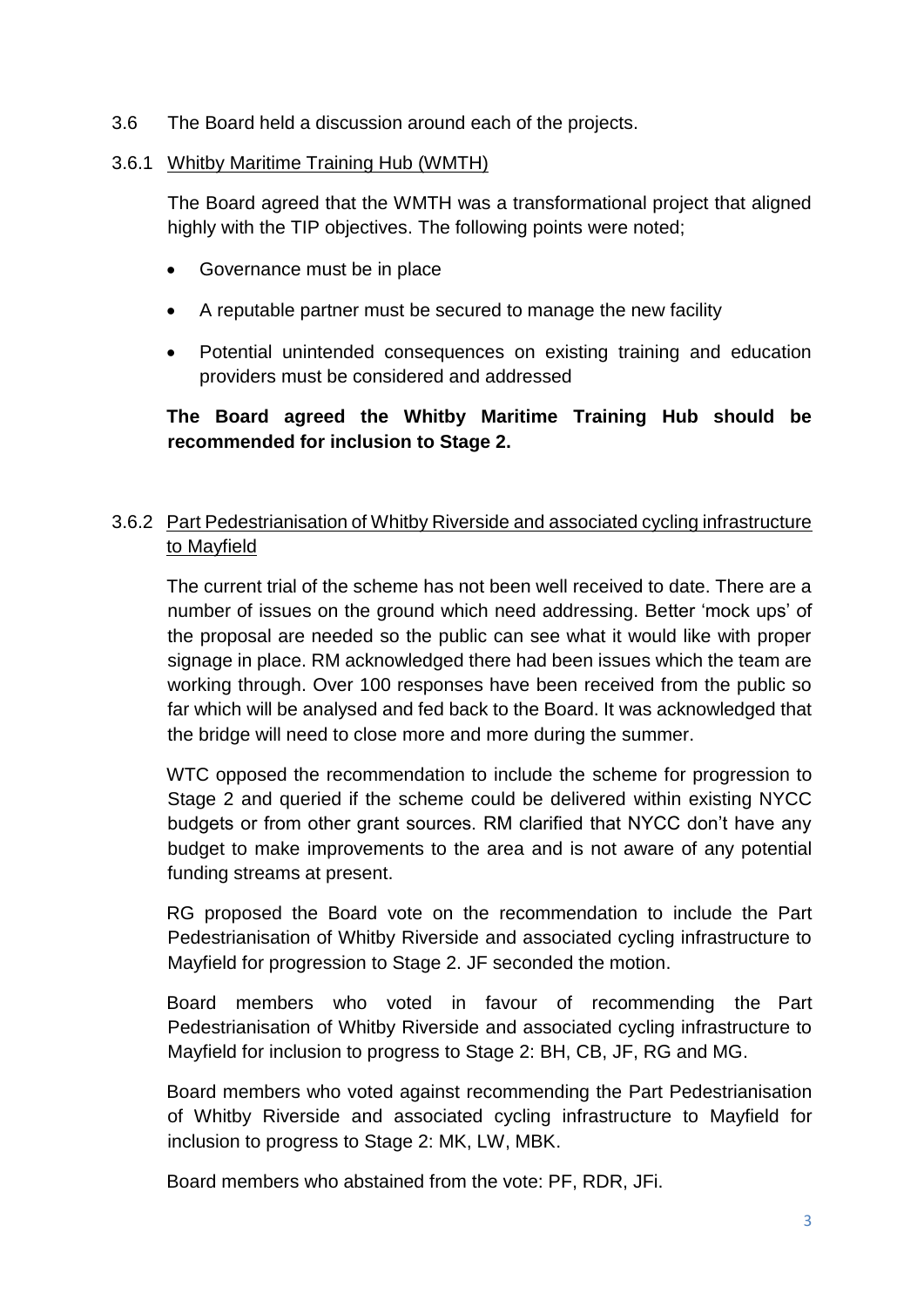**The motion was passed and the Part Pedestrianisation of Whitby Riverside and associated cycling infrastructure to Mayfield will be recommended for inclusion to progress to Stage 2.** 

### 3.6.3 Carbon Neutral Village: Broomfield Farm

The Board raised concern about providing public money for a private development and how it could be ensured that the developers would deliver on the promises that the homes will be sold as principle residences for local people and not sold as  $2<sup>nd</sup>$  homes or holiday lets. MG advised SBC are currently looking at what powers it has around  $2<sup>nd</sup>$  homes and the legal team will work to build a clause into the 3<sup>rd</sup> party grant agreement with the developers for the Towns Fund funding .

It was noted that the Town Deal was providing funding for the additional elements of the homes to make them carbon neutral and without this funding the development would be a standard housing development.

MK requested why the scheme had been reduced by 6houses and how it can be assured the scheme won't reduce further. HJ clarified that the 60homes originally quoted were an estimate and now that the plans have been drawn up, only 54 homes will fit within the area available. If the scheme was to reduce further, it would come back to the Board to take a further view.

MK proposed the Board vote on the recommendation to include the Carbon Neutral Village: Broomfield Farm for progression to Stage 2.

Board members who voted in favour of the recommendation to include Carbon Neutral Village: Broomfield Farm for progression to Stage 2: MBK, BH, JF, CB, RDR, RG

Board Members who voted against the recommendation to include Carbon Neutral Village: Broomfield Farm for progression to Stage 2: MK, LW

Board members who abstained from the vote: PF, JFi, MG.

## **The motion was passed and the Carbon Neutral Village: Broomfield Farm will be recommended for inclusion to progress to Stage 2.**

### 3.6.4 Whitby Wild Eye

The Board raised concern that although this project was deliverable within the timescales, it did not have public support within Whitby and it would receive a lot of negativity if it was recommended for progression to Stage 2.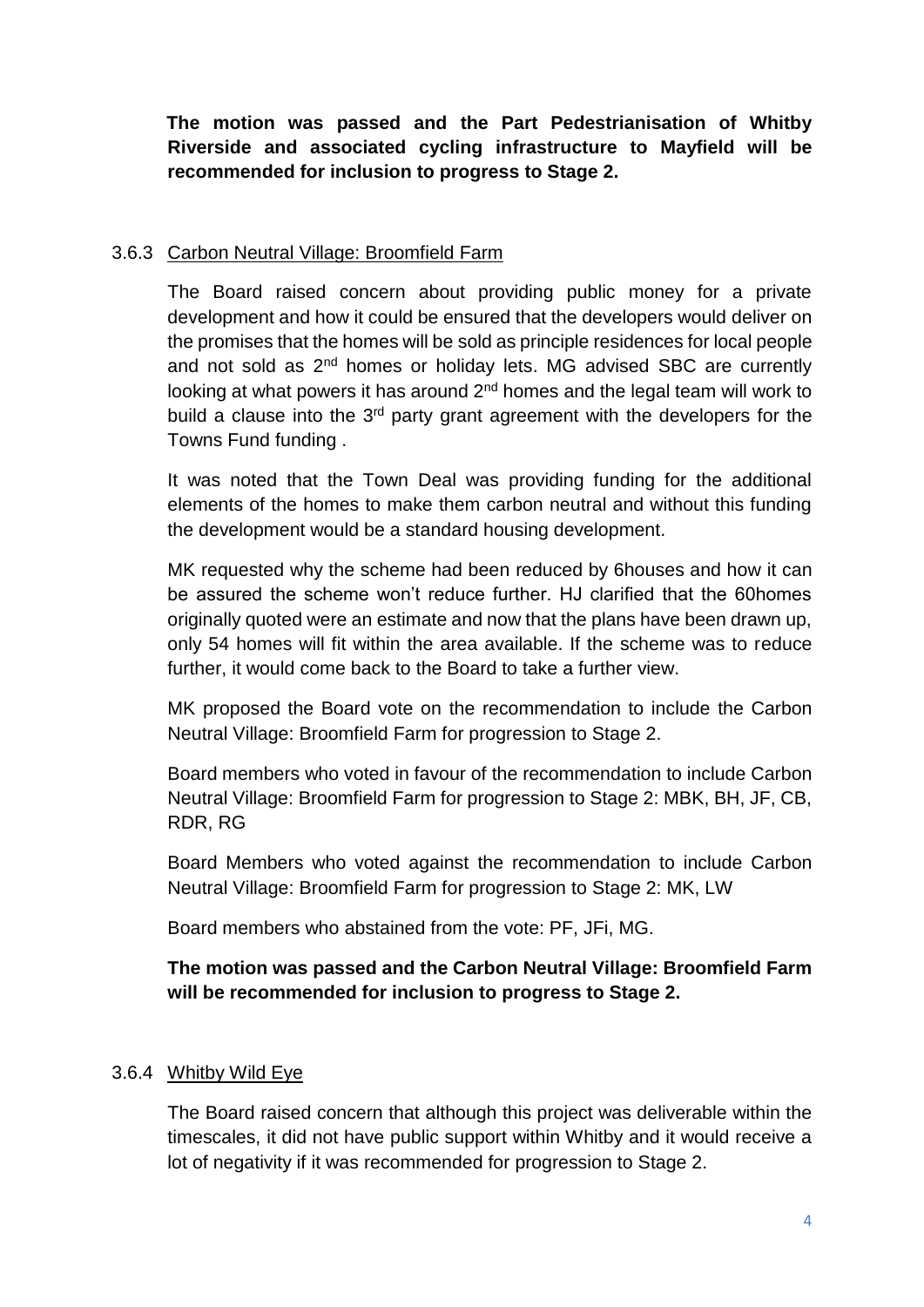**The Board agreed that Whitby Wild Eye would not be recommended for progression to Stage 2.** 

### 3.6.5 Flowergate Innovation Hub

**The Board agreed with the recommendation to not include the Flowergate Innovation Hub for progression to Stage 2.**

## 3.6.6 Pannett Art Gallery Extension

This project aligned strongly with the TIP priorities and the Board questioned why it was recommended for reallocation. The Borough Council's assessment team felt there was a risk it would not be delivered within the timescales of the Towns Fund and given the reduction in funding available, it was not affordable.

The Board agreed it was a very good project and voiced strong support. However, it was noted that if it was included it would be at the detriment of other projects such as the Old Town Hall and Eastside Wellbeing Centre.

MG offered the Pannett Art Gallery project delivery team development support from SBC to continue to develop and work up the project so it was in a position to be able to access alternative funding streams. MBK also offered the services of CAVCA and JFi also offered support to develop.

As the sponsoring body for the project, WTC expressed disappointment that it was not recommended for inclusion to Stage 2 but agreed to withdraw the Pannett Art Gallery project from the selection process on the basis of affordability.

# **Pannett Art Gallery Extension will not be recommended for inclusion to progress to Stage 2.**

# 3.6.7 Old Town Hall & Market Place Whitby

There was good support from the Board for this project. It was felt the project contributed more to the TIP than identified in the summary and it was not an option to not take the opportunity to secure the future of the building.

Concerns have been raised by the public with the proposals to alter the Market Place in front of the Town Hall. LW advised that the plans are in early development and no decisions have been made yet and will be done so through engagement with stakeholders and the public.

# **The Board agreed that the Old Town Hall & Market Place would be recommended for inclusion to progress to Stage 2.**